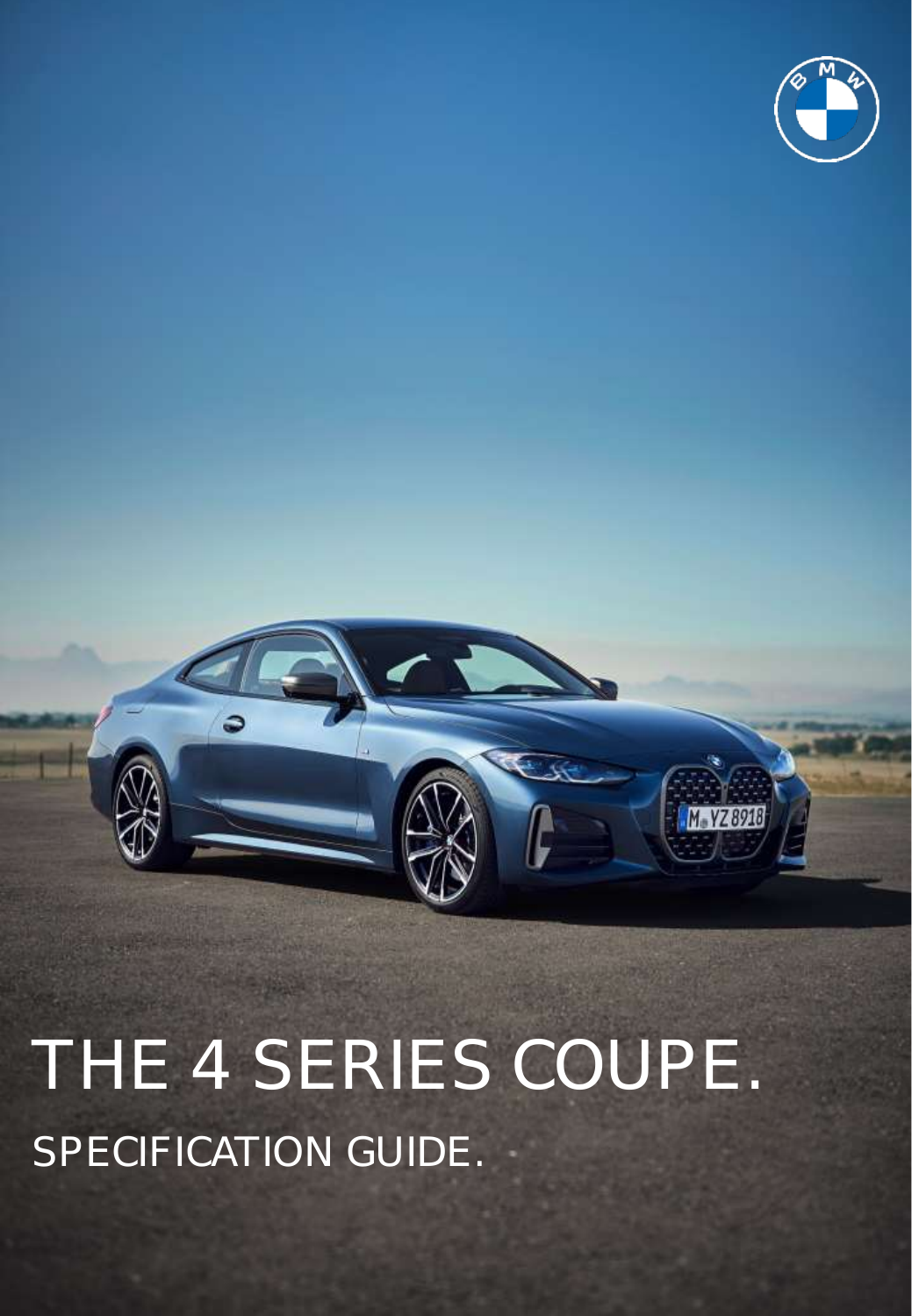# **MODEL OVERVIEW.**



# **420i** <sup>M</sup> Sport package



# **430i** <sup>M</sup> Sport package





**Model Code:** 12AP 8-speed Steptronic Sport transmission 1,998 cc, 4-Cylinder 135 kW / 300 Nm

**Fuel Type: Petrol Consumption:** 6.41/100km<sup>1</sup> **CO<sup>2</sup> :** 146 g / km <sup>1</sup> **0-100kmh:** 7.5 sec

**Model Code:** 52AP 8-speed Steptronic Sport transmission 1,998 cc, 4-Cylinder 190 kW / 400 Nm

**Fuel Type: Petrol Consumption:** 6.6 | / 100km<sup>1</sup> **CO<sup>2</sup> :** 151 g / km <sup>1</sup> **0-100kmh:** 5.8 sec

**Model Code:** 12AR 8-speed Steptronic Sport transmission 2,998 cc, 6-Cylinder

285 kW / 500 Nm

**Fuel Type:** Petrol **Consumption:** 7.8 l / 100km <sup>1</sup> **CO<sup>2</sup> :** 178 g / km <sup>1</sup> **0-100kmh:** 4.5 sec

1 Fuel consumption, CO2 emissions data, electrical consumption and range is based upon Combined Driving Test Cycle in accordance with ADR 81/02 on purpose built test vehicles. Actual figures will depend on many factors inc traffic conditions, driving habits, prevailing conditions and your vehicle's equipment, condition and use. These figures should not be expected to be achieved in real world driving conditions and should only be used for co

Please contact your preferred authorised BMW dealer or BMW Group Australia for information on vehicles that are available for sale, and the various specifications and options of vehicles that are available.

While BMW Group Australia has endeavoured to ensure that all information, representations, illustrations and specifications contained in these materials are accurate at the time of publication (February 2022), the informat in nature only. Product features, specifications, models and prices are subject to change without notice. The general information in these materials should always be read in conjunction with information from authorised BMW To the extent permitted by law, BMW Group Australia excludes all express and implied warranties or guarantees and all liability, whether direct, indirect, special or consequential, arising from negligence or otherwise rela thesematerials, anyinaccuracies and for any noncompliance by anyvehiclewith anyrepresentation, illustration,specification, description, product feature, colour, or other information contained in thesematerials.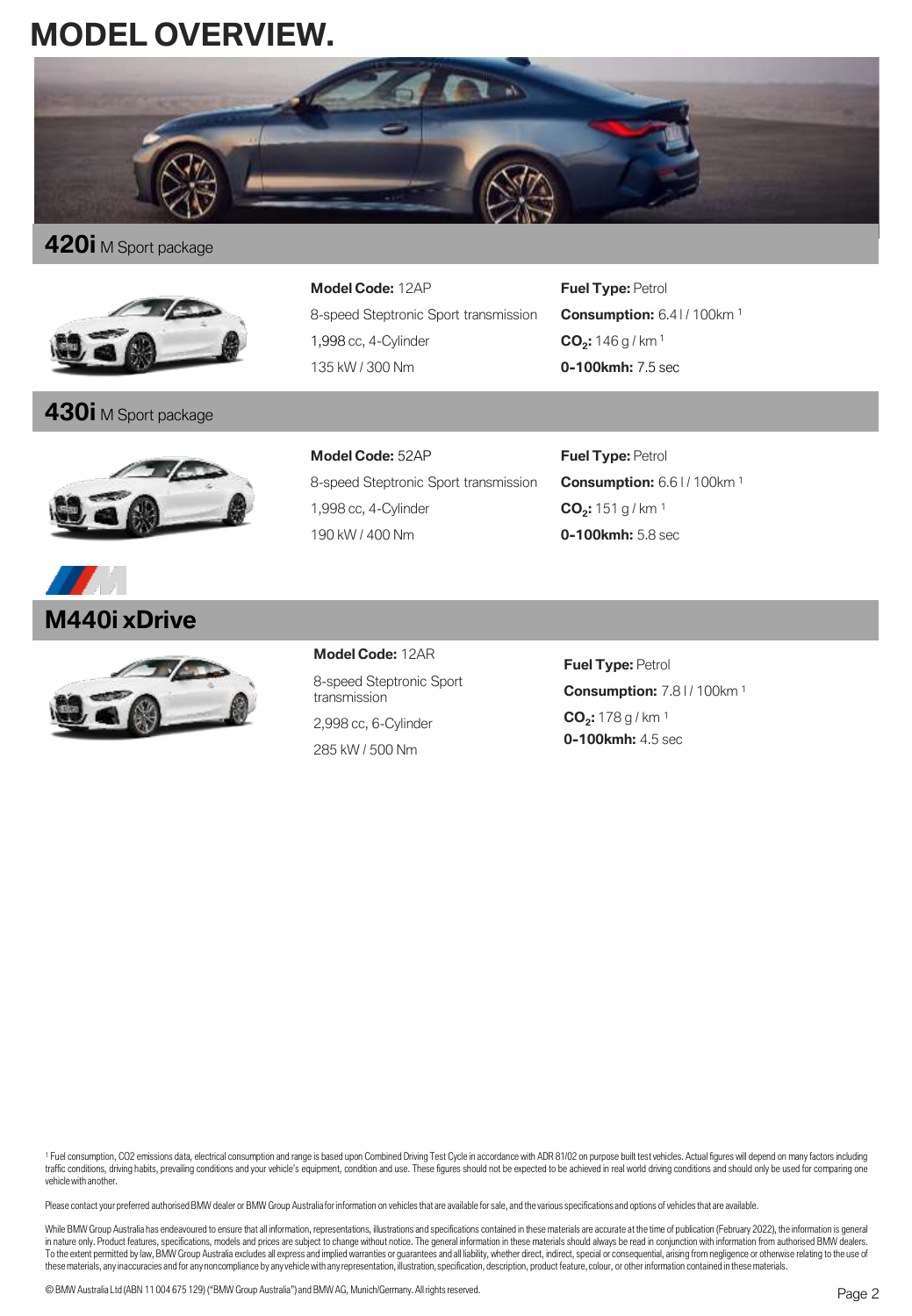# **STANDARD EQUIPMENT.**

# **420i** M Sport Package



### **Model Code:** 12AP

8-speed Steptronic Sport transmission

1,998 cc, 4-Cylinder

135 kW / 300 Nm

## **Fuel Type: Petrol**

**Consumption:** 6.41/100km<sup>1</sup>

**CO<sup>2</sup> :** 146 g / km <sup>1</sup>

**0-100kmh:** 7.5 sec

### **Powertrain and technology**

- TwinPower Turbo 4-cylinder petrol engine with a twin-scroll turbocharger with Valvetronic, Double VANOS and High Precision Injection
- 8-Speed Steptronic Sport automatic transmission with gearshift paddles
- **M** Sport Suspension
- Driving Experience Control with including SPORT, COMFORT and ECO PRO
- Auto Start/Stop function
- Brake pad wear indicator
- Electric power steering with Servotronic
- Variable sport steering

#### **Safety**

- **Active Protection**
- Airbags: front airbags for driver and front passenger, side airbags for driver and front passenger integrated in the seat backrest bolsters, head airbags for all 4 outer seats.
- Central locking with electronic immobiliser
- Dynamic braking lights
- Automatic Stability Control (ASC), Dynamic Stability Control (DSC), Anti-lock Braking System (ABS), Braking Assistant, Cornering Brake Control (CBC), Dynamic Traction Control (DTC)
- Warning triangle and first aid kit
- Runflat tyres

#### **Driver assistance**

- Driving Assistant, incl. lane departure warning, lane change warning, front collision warning with brake intervention, rear crossing traffic warning, rear collision prevention
- Parking assistant, incl. Reversing Assistant, Park Distance Control front & rear, Lateral Parking Aid, Rear View Camera
- Speed limiter
- Speed Limit Info

#### **Light and sight**

- LED headlights incl. High Beam Assistant
- LED Fog lights
- Exterior mirrors with automatic anti-dazzle function driver's side, electrically adjustable and heated, with electric fold-in function
- Interior anti-dazzle mirror
- Rain sensor
- Follow-me-home function, if the headlight flasher is activated after the ignition is shut off, the low-beam headlights continue to shine for a set time
- **Exterior design and equipment**
- 19" M light alloy wheels Double-spoke style 797 M Bicolour with Runflat tyres
- M High-gloss Shadow Line, window frame and front bumper air intake elements
- M Aerodynamics package, aerodynamic front and rear bumper trims, side sills

### **Interior design, comfort and equipment**

- Upholstery, Alcantara/Sensatec combination Black with contrast stitching blue, black interior colour
- 1 x USB ports Type A, 1 x USB Type C and 1 x 12V power socket
- Automatic climate control, 3-zone control
- Sport seats for driver and front passenger
- Electric seat adjustment for driver and front passenger, incl. memory function for driver
- Floor mats
- Ambient Interior Lighting
- Galvanic Embellishers for controls
- M Headliner Anthracite
- M Interior trim finishers Aluminium Tetragon
- M leather steering wheel with multifunction buttons
- Storage Compartment Package
- Through-loading system with 40:20:40 split

### **BMW ConnectedDrive**

- Intelligent Emergency Call
- BMW TeleServices
- Smartphone Integration incl. Apple CarPlay and Android Auto
- Vehicles apps (News and Weather)\*
- BMW Intelligent Personal Assistant\*
- Caring Car\*
- Remote Software Update\*
- Connected Package Professional\* incl. Remote Services\*, Real Time Traffic Information (RTTI)\* and Concierge Services\* \* 3 year subscription

#### **Entertainment, communication and information**

- BMW Live cockpit Professional with 12.3" instrument display and high-resolution (1920x720) 10.25" Control Display incl. navigation, split screen function, touch display, iDrive Controller, natural voice control and USB Map Update\*\*
- DAB+ digital radio
- Wireless smartphone charging
- **Extended Bluetooth connectivity**
- HiFI Loudspeaker system, 10 speakers, 205 W Digital amplifier
- Personal Profile, customised control functions can be saved into the keys

\*\* 3 year subscription

1 Fuel consumption, CO2 emissions data, electrical consumption and range is based upon Combined Driving Test Cycle in accordance with ADR 81/02 on purpose built test vehicles. Actual figures will depend on many factors inc traffic conditions, driving habits, prevailing conditions and your vehicle's equipment, condition and use. These figures should not be expected to be achieved in real world driving conditions and should only be used for co vehiclewith another.

Please contact your preferred authorised BMW dealer or BMW Group Australia for information on vehicles that are available for sale, and the various specifications and options of vehicles that are available.

While BMW Group Australia has endeavoured to ensure that all information, representations, illustrations and specifications contained in these materials are accurate at the time of publication (February 2022), the informat in nature only. Product features, specifications, models and prices are subject to change without notice. The general information in these materials should always be read in conjunction with information from authorised BMW To the extent permitted by law, BMW Group Australia excludes all express and implied warranties or guarantees and all liability, whether direct, indirect, special or consequential, arising from negligence or otherwise rela thesematerials, anyinaccuracies and for any noncompliance by anyvehiclewith anyrepresentation, illustration,specification, description, product feature, colour, or other information contained in thesematerials.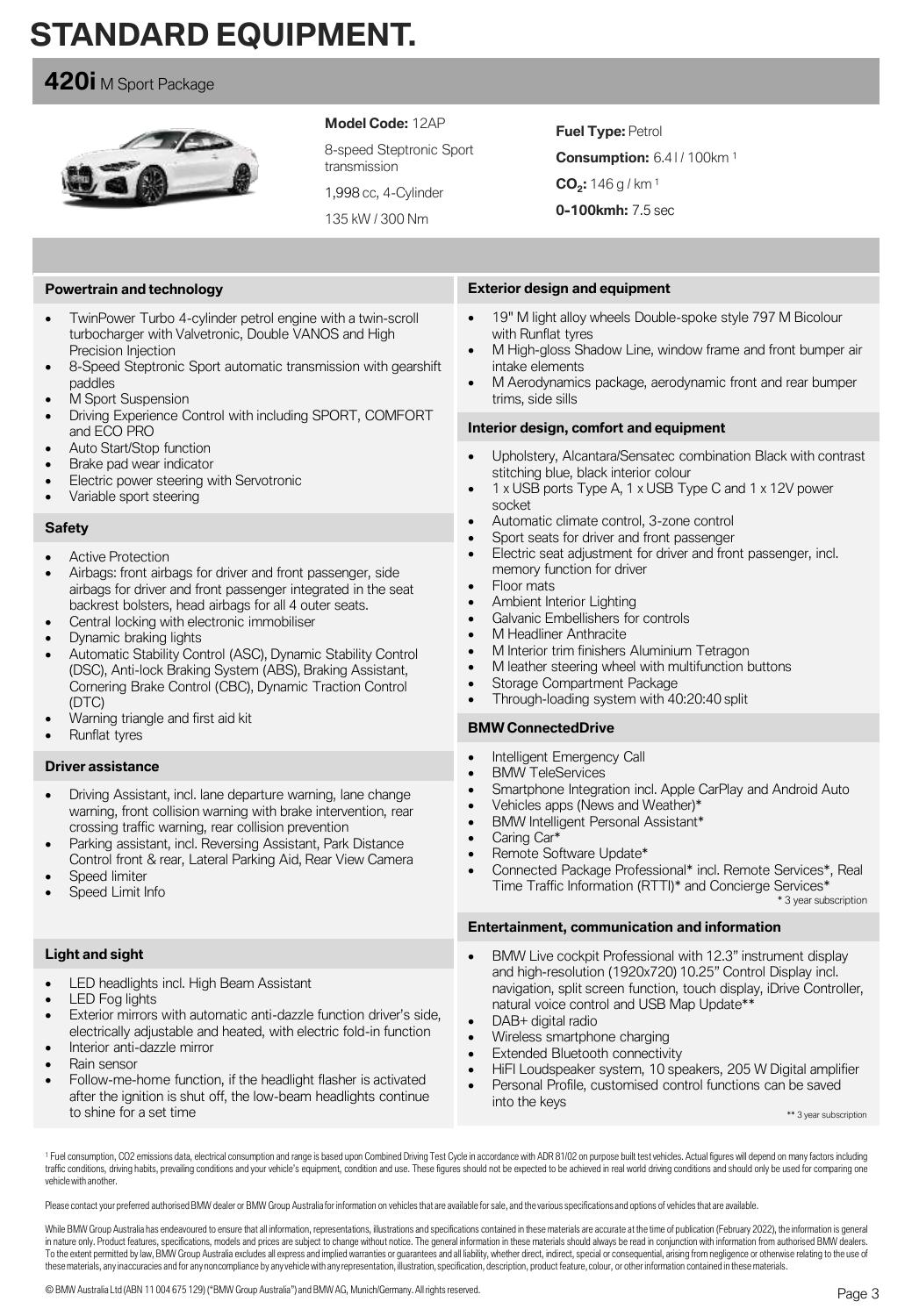# **STANDARD EQUIPMENT.**

### **430i** M Sport Package



### **Model Code:** 52AP

8-speed Steptronic Sport transmission

1,998 cc, 4-Cylinder

190 kW / 400 Nm

**Fuel Type:** Petrol **Consumption:** 6.6 | / 100km<sup>1</sup> **CO<sup>2</sup> :** 151 g / km <sup>1</sup> **0-100kmh:** 5.8 sec

**Interior design, comfort and equipment**

• Comfort Access system, keyless entry to all doors

• Upholstery, Leather 'Vernasca'

# **430i**Additional features to 420i

### **Powertrain and technology**

• Adaptive M Suspension

#### **Safety**

• M Sport Brakes

#### **Driver assistance**

- Driving Assistant Professional **^**, incl. Active Cruise Control with Stop&Go function, Cross traffic warning on the front & rear, Steering & Lane Control Assistant, Lane keeping assistant with Side Collision Warning, Crossroads warning and Evasion Aid
- Parking Assistant Plus, incl. Parking Assistant with Active Park Distance Control front & rear, Reversing Assistant, Surround View, Panorama View, 3D View

^ This feature is temporarily unavailable on 420i & 430i due to production restrictions.

# **M440i xDrive**





**Model Code:** 12AR 8-speed Steptronic Sport transmission

2,998 cc, 6-Cylinder 285 kW / 500 Nm

**Fuel Type: Petrol Consumption: 7.8 | / 100 km <sup>1</sup>** 

**CO<sup>2</sup> :** 178 g / km <sup>1</sup> **0-100kmh:** 4.5 sec

# **M440i xDrive** Additional features to 430i

| <b>Powertrain and technology</b>                                                                                                                                                                                                                                                     | <b>Exterior design and equipment</b>                                                                                                                                                                                                                                                                                                  |  |  |  |
|--------------------------------------------------------------------------------------------------------------------------------------------------------------------------------------------------------------------------------------------------------------------------------------|---------------------------------------------------------------------------------------------------------------------------------------------------------------------------------------------------------------------------------------------------------------------------------------------------------------------------------------|--|--|--|
| M TwinPower Turbo inline 6-cylinder petrol engine with one<br>$\bullet$<br>twin-scroll turbocharger with Valvetronic, Double VANOS and<br>High Precision Injection<br>M Sport Differential, electronically controlled limited slip<br>differential<br><b>BMW</b> xDrive<br>$\bullet$ | 19" M light alloy wheels Double-spoke style 792 M Bicolour<br>$\bullet$<br>Cerium Grey with performance tyres<br>Exterior trim in Cerium Grey: BMW Kidney grille frame, front air<br>$\bullet$<br>intake inserts, mirror upper housing, model designation badges,<br>tailpipe finishers<br>M Rear Spoiler in body colour<br>$\bullet$ |  |  |  |
| <b>Safety</b>                                                                                                                                                                                                                                                                        | Interior design, comfort and equipment                                                                                                                                                                                                                                                                                                |  |  |  |
| Tyre repair kit                                                                                                                                                                                                                                                                      | Automatic tailgate incl. contactless operation<br>Glass roof, electrical                                                                                                                                                                                                                                                              |  |  |  |
| <b>Driver assistance</b>                                                                                                                                                                                                                                                             | Instrument panel in Sensatec<br>$\bullet$                                                                                                                                                                                                                                                                                             |  |  |  |
| <b>BMW Head-Up Display</b>                                                                                                                                                                                                                                                           | Lumbar support for driver, electric<br>Seat Heating for driver and front passenger                                                                                                                                                                                                                                                    |  |  |  |
| Light and sight                                                                                                                                                                                                                                                                      | Entertainment, communication and information                                                                                                                                                                                                                                                                                          |  |  |  |
| <b>BMW Laserlight incl. BMW Selective Beam</b>                                                                                                                                                                                                                                       | harman / kardon Surround Sound System 464W digital amplifier<br>$\bullet$                                                                                                                                                                                                                                                             |  |  |  |
| Note: fog lights are deleted.                                                                                                                                                                                                                                                        | and 16 high-end surround loudspeakers                                                                                                                                                                                                                                                                                                 |  |  |  |

<sup>1</sup> Fuel consumption, CO2 emissions data, electrical consumption and range is based upon Combined Driving Test Cycle in accordance with ADR 81/02 on purpose built test vehicles. Actual figures will depend on many factors i traffic conditions, driving habits, prevailing conditions and your vehicle's equipment, condition and use. These figures should not be expected to be achieved in real world driving conditions and should only be used for co vehiclewith another.

Please contact your preferred authorised BMW dealer or BMW Group Australia for information on vehicles that are available for sale, and the various specifications and options of vehicles that are available.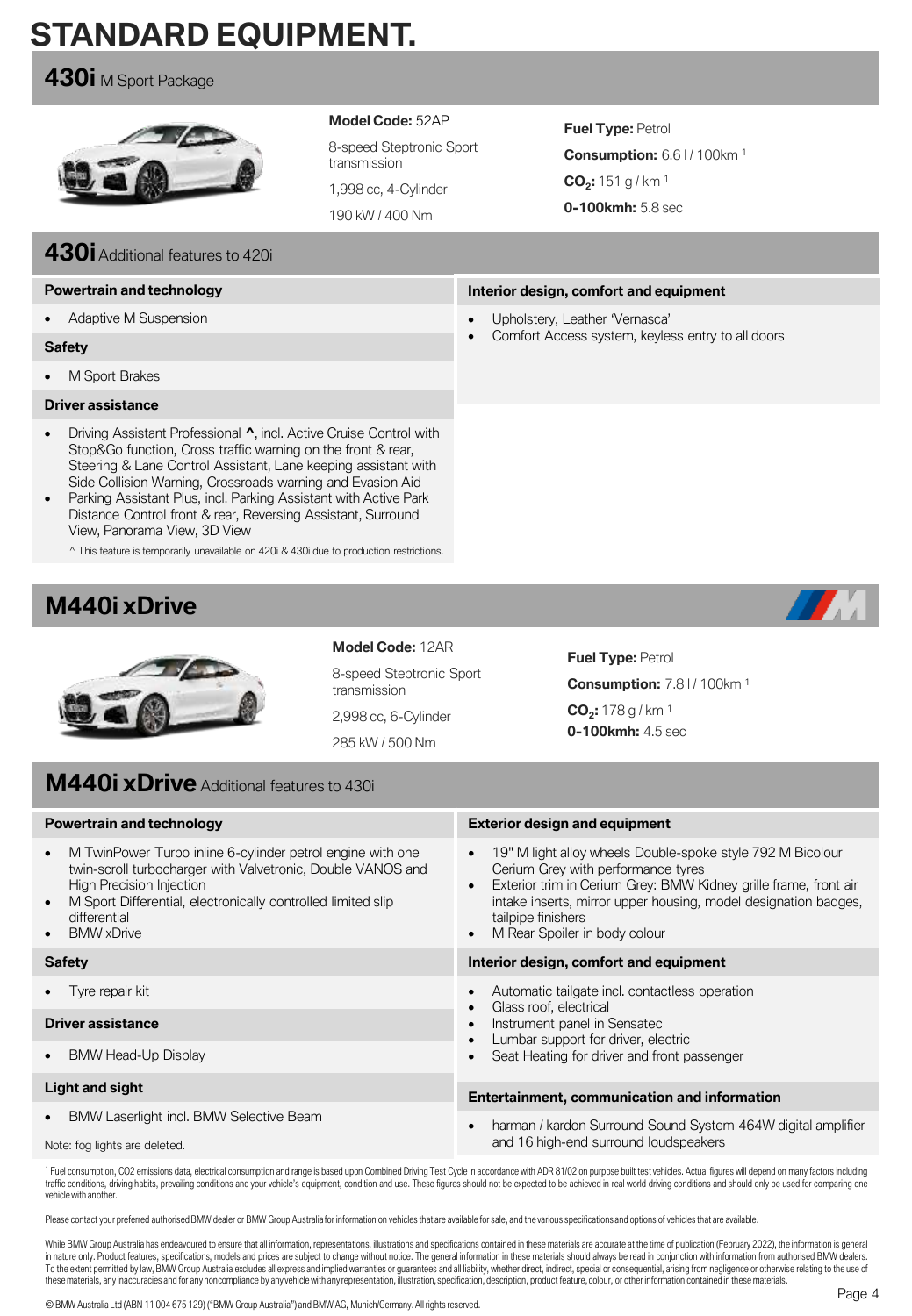# **OPTION PACKAGES.**

|                                 |      |      | <u>ixi</u> |
|---------------------------------|------|------|------------|
|                                 | 420i | 430i | Ч<br>Σ     |
| <b>Visibility Package (Z1E)</b> |      |      |            |

|                                                                                                                                                                                                                                                                                                                                                                                                                                                                                                                                                                                                                                                                                               | 420    | 430    | М<br>44   |
|-----------------------------------------------------------------------------------------------------------------------------------------------------------------------------------------------------------------------------------------------------------------------------------------------------------------------------------------------------------------------------------------------------------------------------------------------------------------------------------------------------------------------------------------------------------------------------------------------------------------------------------------------------------------------------------------------|--------|--------|-----------|
| <b>Visibility Package (Z1E)</b>                                                                                                                                                                                                                                                                                                                                                                                                                                                                                                                                                                                                                                                               |        |        |           |
| <b>Visibility Package features:</b><br>Metallic Paint<br>Glass Sunroof (403)<br>BMW Laserlight (5AZ)                                                                                                                                                                                                                                                                                                                                                                                                                                                                                                                                                                                          | $\Box$ | $\Box$ |           |
| This package may be temporarily unavailable due to production restrictions.                                                                                                                                                                                                                                                                                                                                                                                                                                                                                                                                                                                                                   |        |        |           |
| In combination with Dravit Grey (C36), Tanzanite Blue (C3Z) or Aventurine Red (C57)                                                                                                                                                                                                                                                                                                                                                                                                                                                                                                                                                                                                           | □      | □      |           |
| <b>Comfort Package (Z1H)</b>                                                                                                                                                                                                                                                                                                                                                                                                                                                                                                                                                                                                                                                                  |        |        |           |
| <b>Comfort Package features:</b><br>Steering wheel heating (248)<br>Automatic Operation of tailgate (316)<br>Lumbar support for driver (488)<br>Seat heating, front driver and passenger (494)                                                                                                                                                                                                                                                                                                                                                                                                                                                                                                |        | □      |           |
| <b>Additional features:</b><br>420i Only:<br>Comfort Access incl. BMW Digital Key (322)                                                                                                                                                                                                                                                                                                                                                                                                                                                                                                                                                                                                       | $\Box$ |        |           |
| <b>Drivers Assistant Package (ZDD)</b>                                                                                                                                                                                                                                                                                                                                                                                                                                                                                                                                                                                                                                                        |        |        |           |
| <b>Drivers Assistant Package features:</b><br>Parking Assistant Plus (5DN)<br>Driving Assistant Professional (5AU)<br>Tyre Pressure Monitor (2VB)<br><b>BMW Drive Recorder (6DR)</b><br>This package may be temporarily unavailable due to production restrictions.                                                                                                                                                                                                                                                                                                                                                                                                                           | □      |        |           |
| While BMW Group Australia has endeavoured to ensure that all information, representations, illustrations and specifications contained in these materials are accurate at the time of publication (February 2022), the informat                                                                                                                                                                                                                                                                                                                                                                                                                                                                |        |        |           |
| in nature only. Product features, specifications, models and prices are subject to change without notice. The general information in these materials should always be read in conjunction with information from authorised BMW<br>the extent permitted by law, BMW Group Australia excludes all express and implied warranties or guarantees and all liability, whether direct, indirect, special or consequential, arising from negligence or otherwise relatin<br>these materials, any inaccuracies and for any noncompliance by any vehicle with any representation, illustration, specification, description, product feature, colour, or other information contained in these materials. |        |        |           |
| © BMW Australia Ltd (ABN 11 004 675 129) ("BMW Group Australia") and BMW AG, Munich/Germany. All rights reserved.                                                                                                                                                                                                                                                                                                                                                                                                                                                                                                                                                                             |        |        | $P_{200}$ |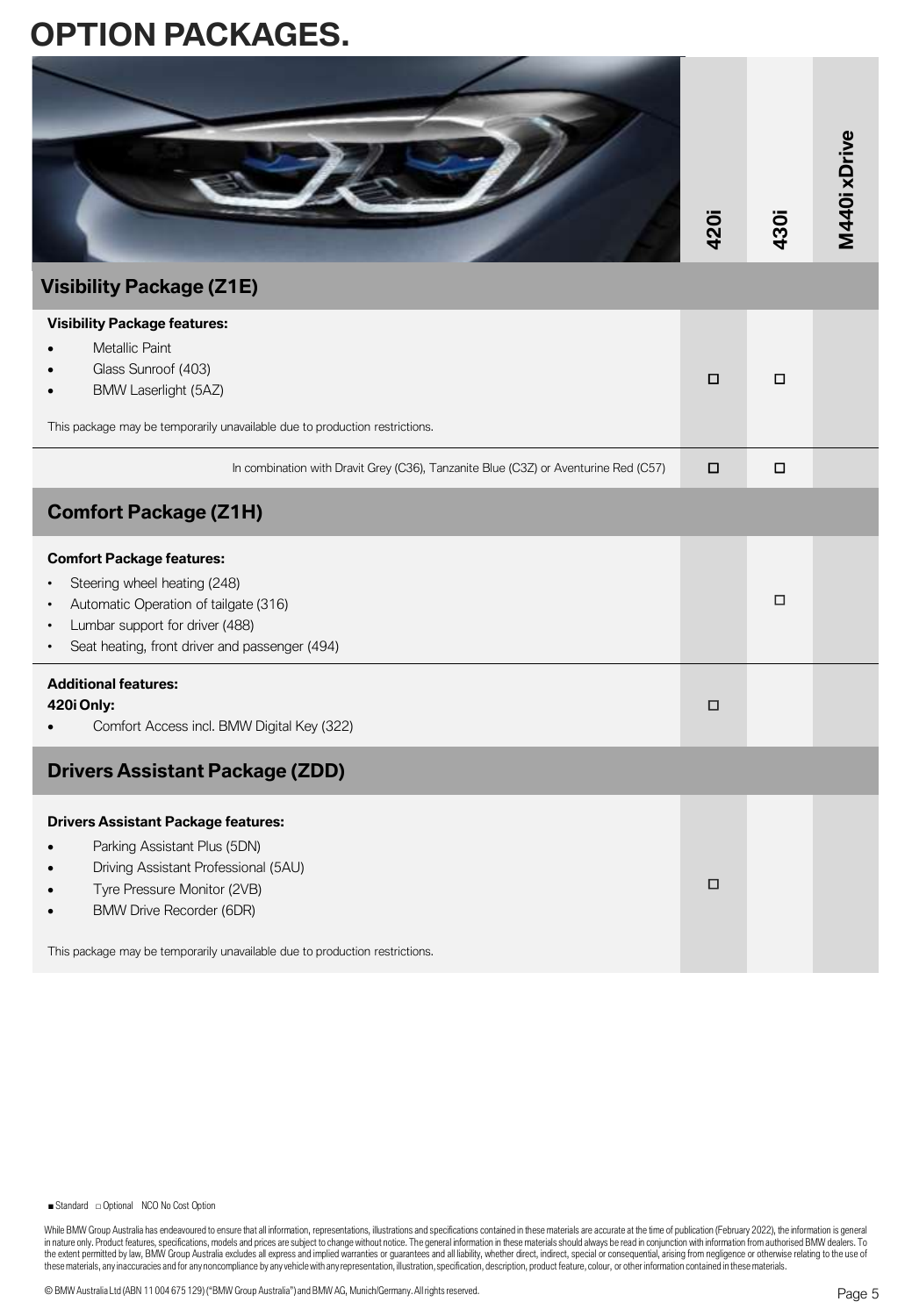# **OPTION PACKAGES.**

|                                                                                                                                                                                                                                                                                                                                                                                                                                                                                                                                                                                                                                                                                                                                                                                                                                                                                                                                 | 420i | 430i | M440ixDrive |
|---------------------------------------------------------------------------------------------------------------------------------------------------------------------------------------------------------------------------------------------------------------------------------------------------------------------------------------------------------------------------------------------------------------------------------------------------------------------------------------------------------------------------------------------------------------------------------------------------------------------------------------------------------------------------------------------------------------------------------------------------------------------------------------------------------------------------------------------------------------------------------------------------------------------------------|------|------|-------------|
| <b>M Sport Plus Package (ZMM)</b>                                                                                                                                                                                                                                                                                                                                                                                                                                                                                                                                                                                                                                                                                                                                                                                                                                                                                               |      |      |             |
| <b>M Sport Plus Package features:</b><br>M Lights Shadow Line (3MF)<br>M Seat Belts (4GQ)<br>M High-Gloss Shadow Line with extended contents (7M9)                                                                                                                                                                                                                                                                                                                                                                                                                                                                                                                                                                                                                                                                                                                                                                              |      |      |             |
| <b>Additional features:</b><br>420i Only:<br>M Sport Brakes (2NH or 3M2)<br>Adaptive M Suspension (2VF)<br>M Rear Spoiler (754)                                                                                                                                                                                                                                                                                                                                                                                                                                                                                                                                                                                                                                                                                                                                                                                                 | □    |      |             |
| <b>Additional features:</b><br>430i Only:<br>M Sport differential (2T4)<br>M Rear Spoiler (754)                                                                                                                                                                                                                                                                                                                                                                                                                                                                                                                                                                                                                                                                                                                                                                                                                                 |      | □    |             |
| <b>Additional features:</b><br>M440i xDrive Only:<br>M Technology Package (33T), includes upgrades to the drivetrain cooling system and a larger<br>diameter front brake disc.<br>Mirror caps, Black (3BE)                                                                                                                                                                                                                                                                                                                                                                                                                                                                                                                                                                                                                                                                                                                      |      |      | □           |
| <b>Executive Package (Z1B)</b>                                                                                                                                                                                                                                                                                                                                                                                                                                                                                                                                                                                                                                                                                                                                                                                                                                                                                                  |      |      |             |
| <b>Executive Package features:</b><br>Remote Engine Start (1CR)<br>Alarm System (302)<br>Sun Protection Glazing (420)                                                                                                                                                                                                                                                                                                                                                                                                                                                                                                                                                                                                                                                                                                                                                                                                           |      |      |             |
| <b>Additional features:</b><br>420i Only:<br>Harman Kardon Surround Sound (688)                                                                                                                                                                                                                                                                                                                                                                                                                                                                                                                                                                                                                                                                                                                                                                                                                                                 | □    |      |             |
| <b>Additional features:</b><br>430i Only:<br>Tyre Pressure Monitor (2VB)<br><b>BMW Drive Recorder (6DR)</b><br>Harman Kardon Surround Sound (688)<br>$\bullet$                                                                                                                                                                                                                                                                                                                                                                                                                                                                                                                                                                                                                                                                                                                                                                  |      | □    |             |
| <b>Additional features:</b><br>M440i xDrive Only:<br>Tyre Pressure Monitor (2VB)<br><b>BMW Drive Recorder (6DR)</b>                                                                                                                                                                                                                                                                                                                                                                                                                                                                                                                                                                                                                                                                                                                                                                                                             |      |      | □           |
|                                                                                                                                                                                                                                                                                                                                                                                                                                                                                                                                                                                                                                                                                                                                                                                                                                                                                                                                 |      |      |             |
| Standard coptional NCO No Cost Option                                                                                                                                                                                                                                                                                                                                                                                                                                                                                                                                                                                                                                                                                                                                                                                                                                                                                           |      |      |             |
| While BMW Group Australia has endeavoured to ensure that all information, representations, illustrations and specifications contained in these materials are accurate at the time of publication (February 2022), the informat<br>in nature only. Product features, specifications, models and prices are subject to change without notice. The general information in these materials should always be read in conjunction with information from authorised BMW<br>the extent permitted by law, BMW Group Australia excludes all express and implied warranties or guarantees and all liability, whether direct, indirect, special or consequential, arising from negligence or otherwise relatin<br>these materials, any inaccuracies and for any noncompliance by any vehicle with any representation, illustration, specification, description, product feature, colour, or other information contained in these materials. |      |      |             |
| © BMW Australia Ltd (ABN 11 004 675 129) ("BMW Group Australia") and BMW AG, Munich/Germany. All rights reserved.                                                                                                                                                                                                                                                                                                                                                                                                                                                                                                                                                                                                                                                                                                                                                                                                               |      |      | Page 6      |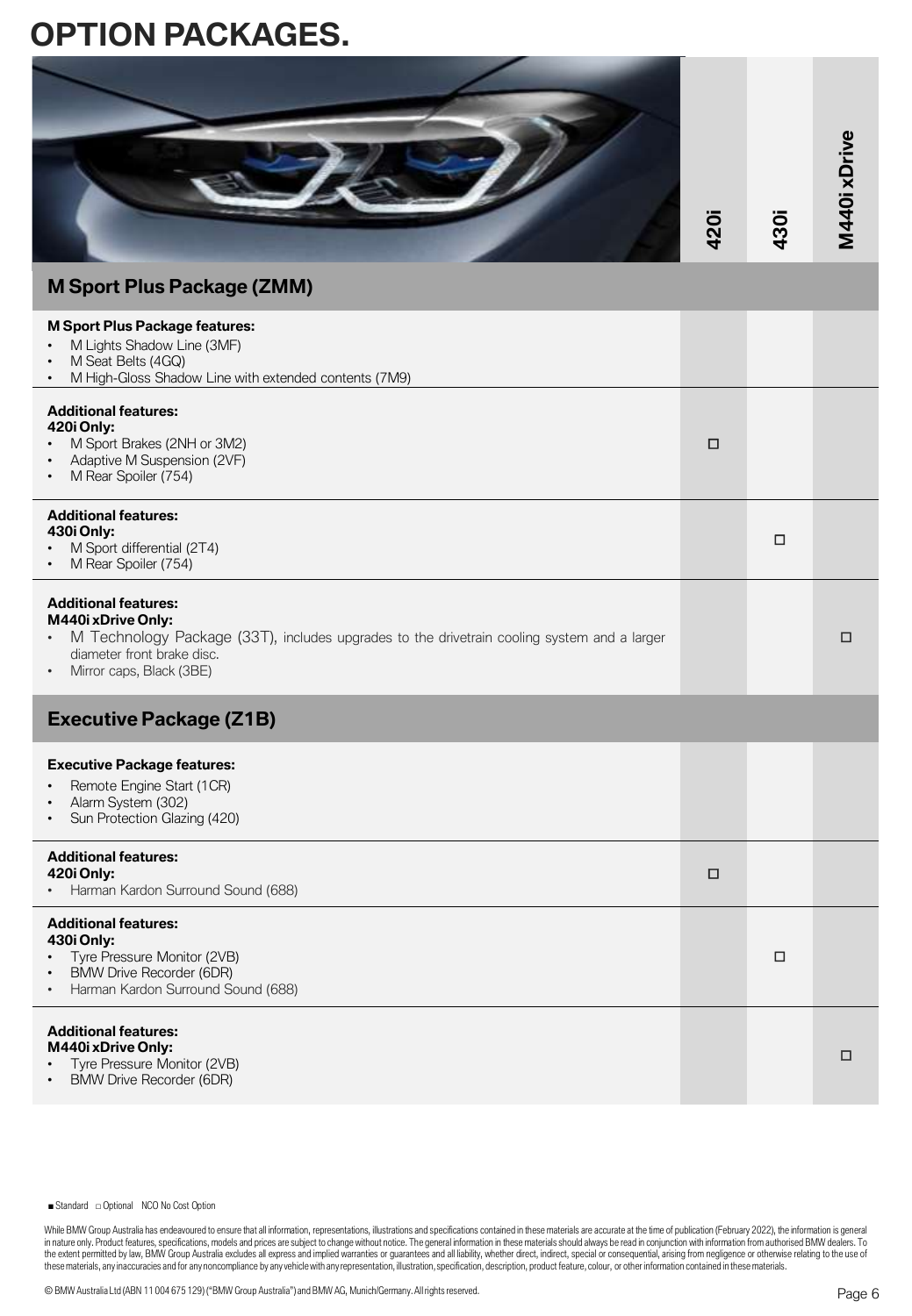# **PAINTWORK.**



**Non-Metallic Paintwork**

|                                 | 300              | <b>Alpine White</b><br>Not available with Visibility Package (Z1E) | <b>NCO</b> | <b>NCO</b> | <b>NCO</b> |
|---------------------------------|------------------|--------------------------------------------------------------------|------------|------------|------------|
| <b>Metallic Paintwork</b>       |                  |                                                                    |            |            |            |
|                                 | 475              | <b>Black Sapphire</b>                                              | $\Box$     | $\Box$     | $\Box$     |
|                                 | A96              | <b>Mineral White</b>                                               | $\Box$     | $\Box$     | $\Box$     |
|                                 | C31              | <b>M Portimao Blue</b>                                             | $\Box$     | $\Box$     | $\Box$     |
|                                 | C4E              | <b>San Remo Green</b>                                              | $\Box$     | $\Box$     | $\Box$     |
|                                 | C <sub>4</sub> F | <b>Arctic Race Blue</b>                                            | $\Box$     | $\Box$     | $\Box$     |
|                                 | C <sub>4</sub> P | <b>M Brooklyn Grey</b>                                             | $\Box$     | $\Box$     | $\Box$     |
| <b>BMW Individual Paintwork</b> |                  |                                                                    |            |            |            |
|                                 | C36              | <b>Dravit Grey metallic</b>                                        | $\Box$     | $\Box$     | $\Box$     |
|                                 | C <sub>3</sub> Z | <b>Tanzanite Blue metallic</b>                                     | $\Box$     | □          | □          |
|                                 | C57              | <b>Aventurine Red metallic</b>                                     | $\Box$     | $\Box$     | $\Box$     |
|                                 | X <sub>1</sub> E | Frozen Portimao Blue metallic                                      | $\Box$     | $\Box$     | $\Box$     |

■ Standard □ Optional NCO No Cost Option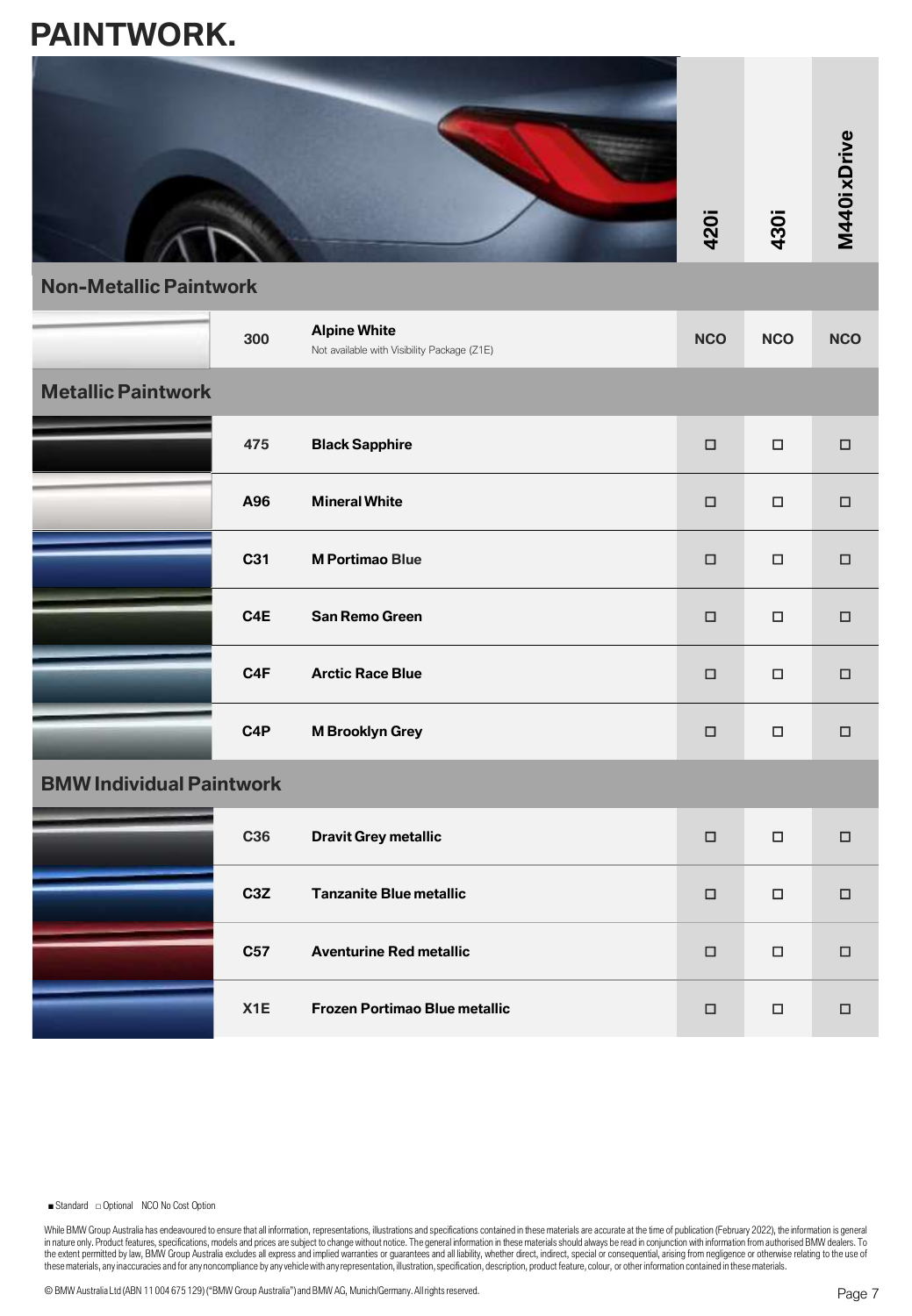# **PAINTWORK.**

| M440ixDrive<br>420i<br>430i<br><b>BMW Individual Special Paintwork</b>                  |                                             |        |        |   |  |  |
|-----------------------------------------------------------------------------------------|---------------------------------------------|--------|--------|---|--|--|
|                                                                                         | Special paintwork Brilliant White metallic  | $\Box$ | $\Box$ | П |  |  |
| 490                                                                                     | Special paintwork Frozen Deep Grey metallic | $\Box$ | $\Box$ |   |  |  |
| Note: All BMW Individual Special Paintwork (490) must be ordered by BMW Group Australia |                                             |        |        |   |  |  |

■ Standard □ Optional NCO No Cost Option

While BMW Group Australia has endeavoured to ensure that all information, representations, illustrations and specifications contained in these materials are accurate at the time of publication (February 2022), the informat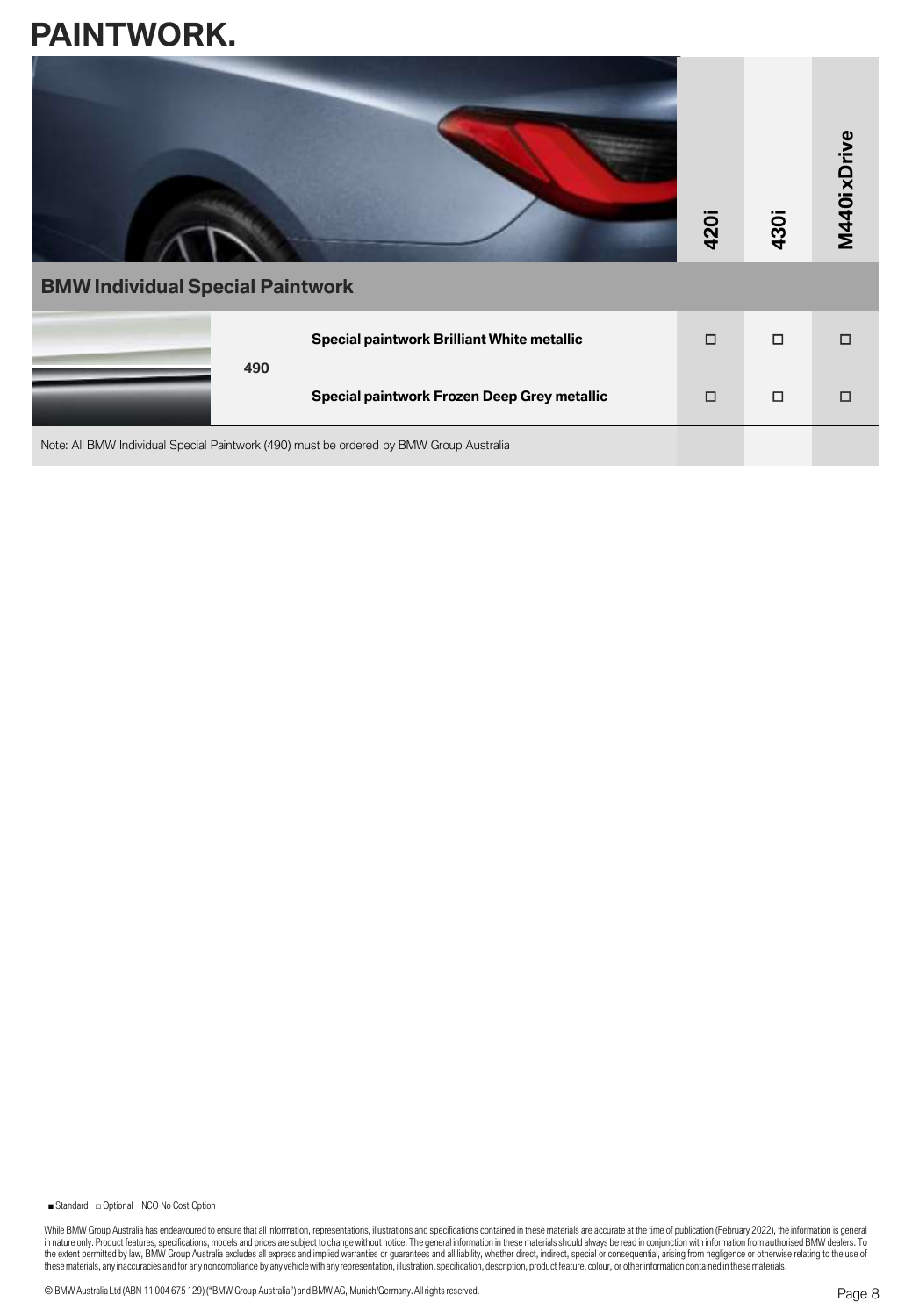# **WHEELS.**



**Wheels**

| <b>1R0</b> | 19" M light alloy wheels Double-spoke style 791 M Bicolour<br>with Runflat tyres<br>F: 8J × 19, 225/40 R 19<br>R: 8.5J × 19, 255/35 R 19<br>Snow chains cannot be fitted                        | ■          |            | <b>NCO</b> |
|------------|-------------------------------------------------------------------------------------------------------------------------------------------------------------------------------------------------|------------|------------|------------|
| 1PP        | 19" M light alloy wheels Double-spoke style 791 M Jet Black<br>with Runflat tyres<br>F: 8J × 19, 225/40 R 19<br>R: 8.5J × 19, 255/35 R 19<br>Snow chains cannot be fitted                       | <b>NCO</b> | <b>NCO</b> | <b>NCO</b> |
| 1PT        | 19" BMW Individual light alloy wheels Double-spoke style<br>793 Bicolour Orbit Grey with Runflat Tyres<br>F: 8J × 19, 225/40 R 19<br>R: 8.5J × 19, 255/35 R 19<br>Snow chains cannot be fitted  | <b>NCO</b> | <b>NCO</b> | <b>NCO</b> |
| 1PV        | 19" M light alloy wheels Double-spoke style 792 M Bicolour<br><b>Cerium Grey with performance tyres</b><br>F: 8J × 19, 225/40 R 19<br>R: 8.5J × 19, 255/35 R 19<br>Snow chains cannot be fitted |            |            |            |

■ Standard □ Optional NCO No Cost Option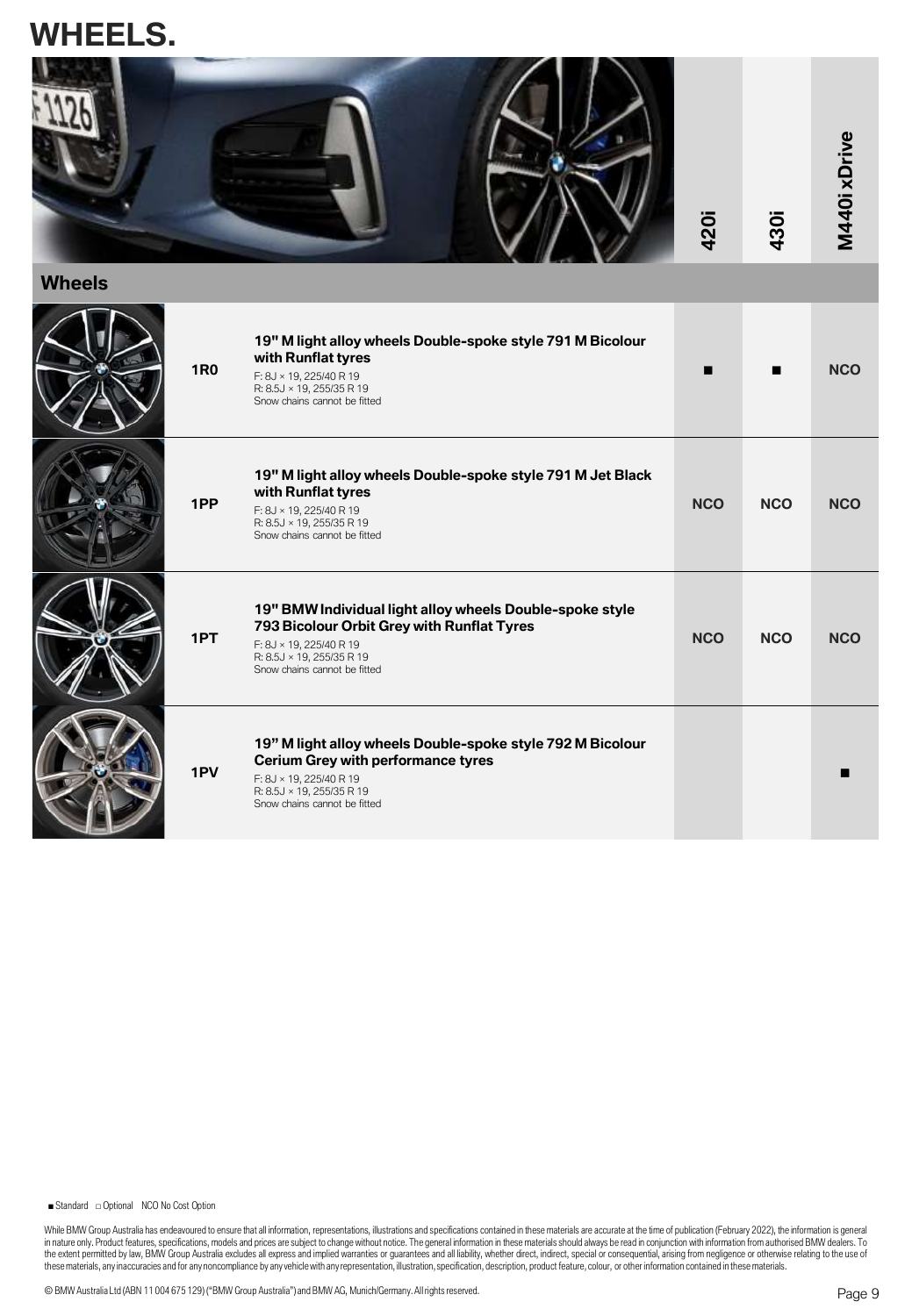

**Alcantara / Sensatec KGNL Alcantara/Sensatec combination Black with contrast stitching blue,** black interior colour <sup>◼</sup> **NCO NCO**

■ Standard □ Optional NCO No Cost Option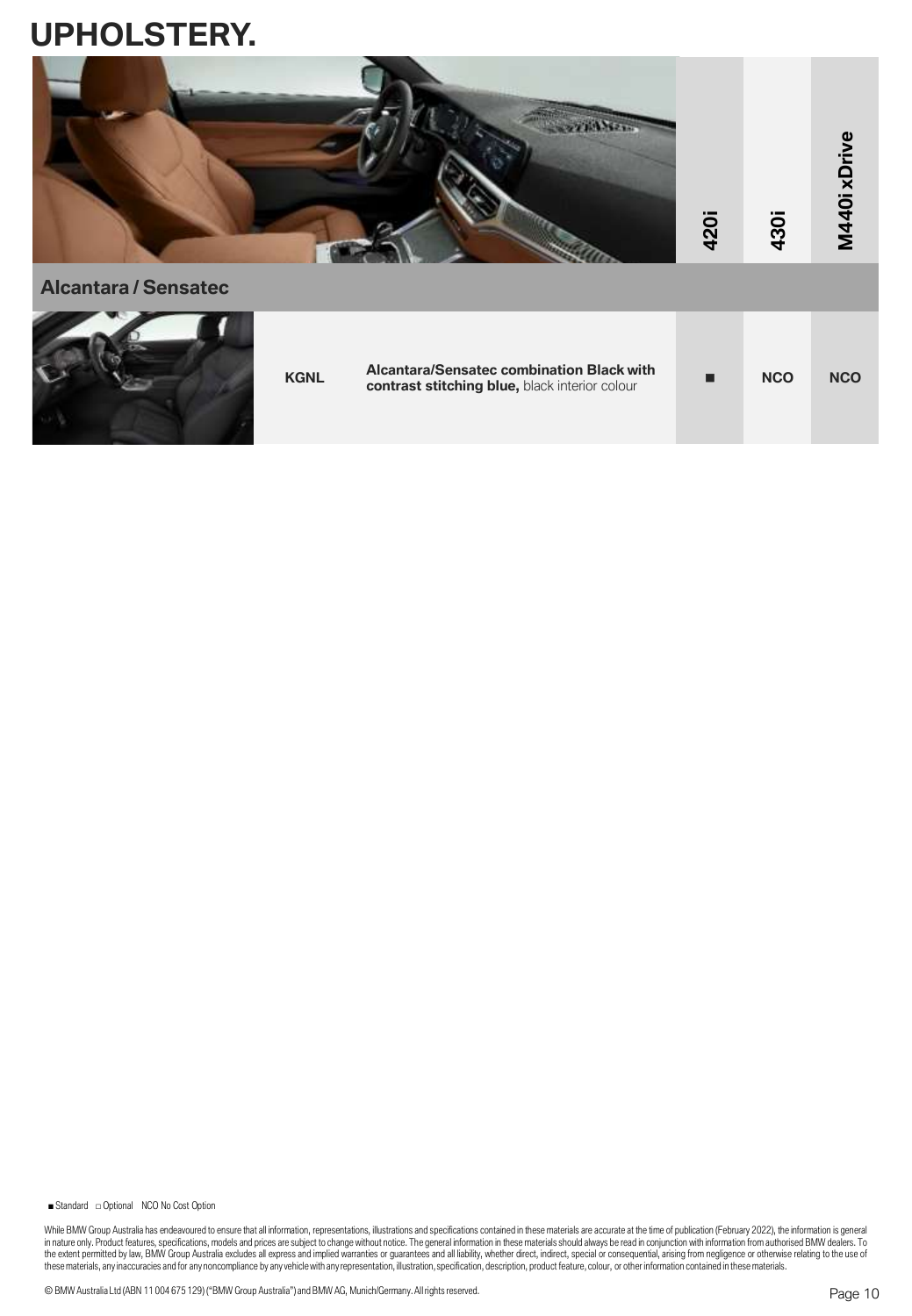

**Leather 'Vernasca'**

| MAG6        | Tacora Red decor stitching, black interior colour                                                                                                             |        |  |
|-------------|---------------------------------------------------------------------------------------------------------------------------------------------------------------|--------|--|
| MAH7        | Black with décor stitching, black interior colour                                                                                                             |        |  |
| <b>MAMU</b> | Mocha with décor stitching, Black interior colour                                                                                                             |        |  |
| <b>MANL</b> | Black with contrast stitching Blue, Black interior<br>colour<br>Only with Sensatec Instrument Panel (4AW) or BMW<br>Individual Leather Instrument Panel (4M5) | $\Box$ |  |
| <b>MAOI</b> | Oyster with décor stitching, Black interior colour                                                                                                            |        |  |
| <b>MAPQ</b> | Cognac with décor stitching, Black interior colour<br>Only with M Sport Seats for driver and front passenger (711)                                            |        |  |

■ Standard □ Optional NCO No Cost Option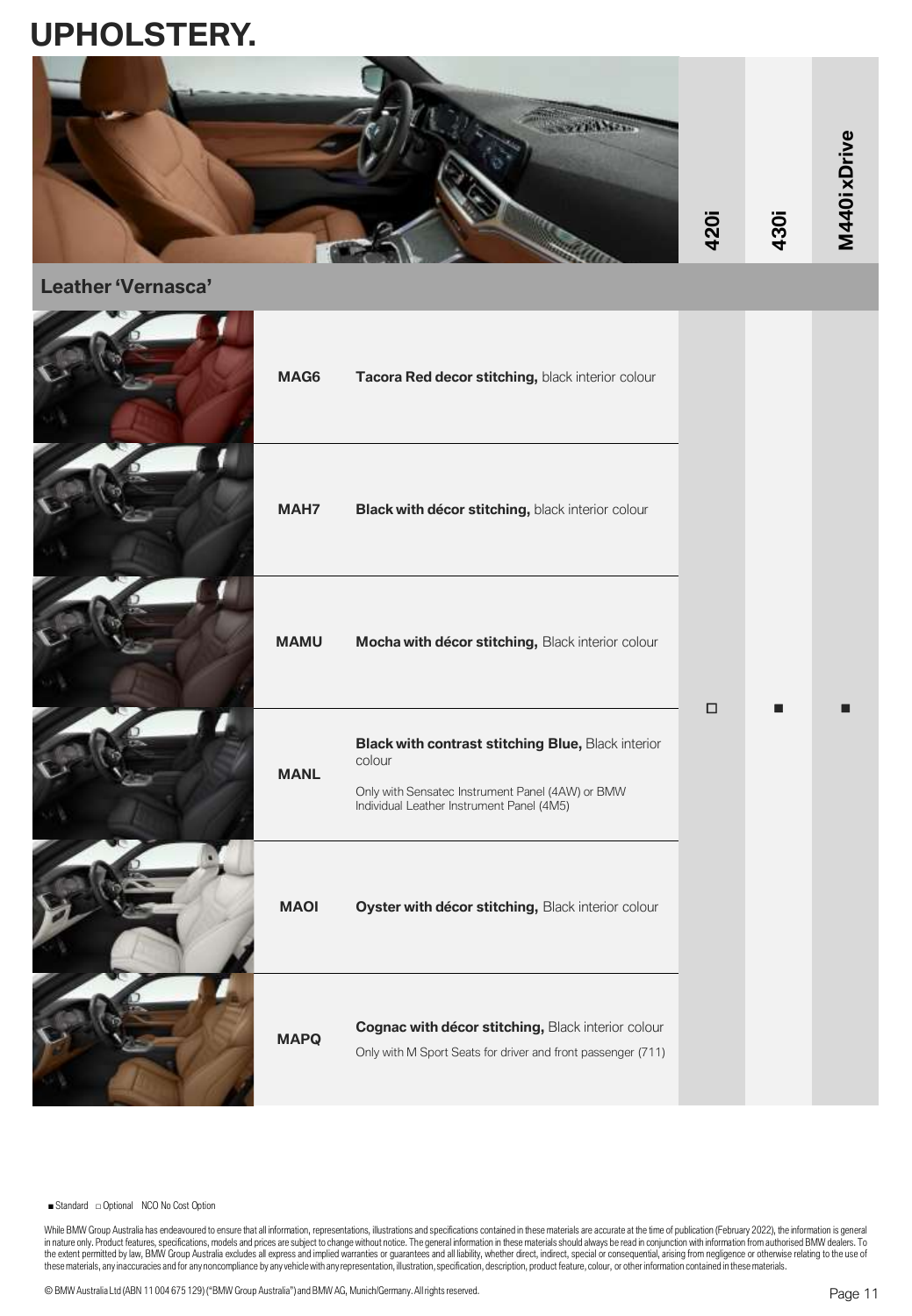

**BMW Individual Extended Leather 'Merino'\***

| <b>VAEW</b> | Ivory White   Black      | $\Box$           | $\Box$ | $\Box$ |
|-------------|--------------------------|------------------|--------|--------|
| <b>VAHZ</b> | Fiona Red/Black   Black  | $\hfill \square$ | $\Box$ | $\Box$ |
| <b>VATQ</b> | <b>Tartufo   Black</b>   | $\Box$           | $\Box$ | $\Box$ |
| <b>ZAFV</b> | Fjord Blue/Black   Black | $\Box$           | $\Box$ | $\Box$ |
| <b>ZASW</b> | <b>Black   Black</b>     | $\Box$           | $\Box$ | $\Box$ |

Note: All BMW Individual Extended Leather 'Merino' upholsteries (VA\*\*/ZA\*\*) must be ordered in conjunction with Seat heating for driver and front passenger (494)

#### ■ Standard □ Optional NCO No Cost Option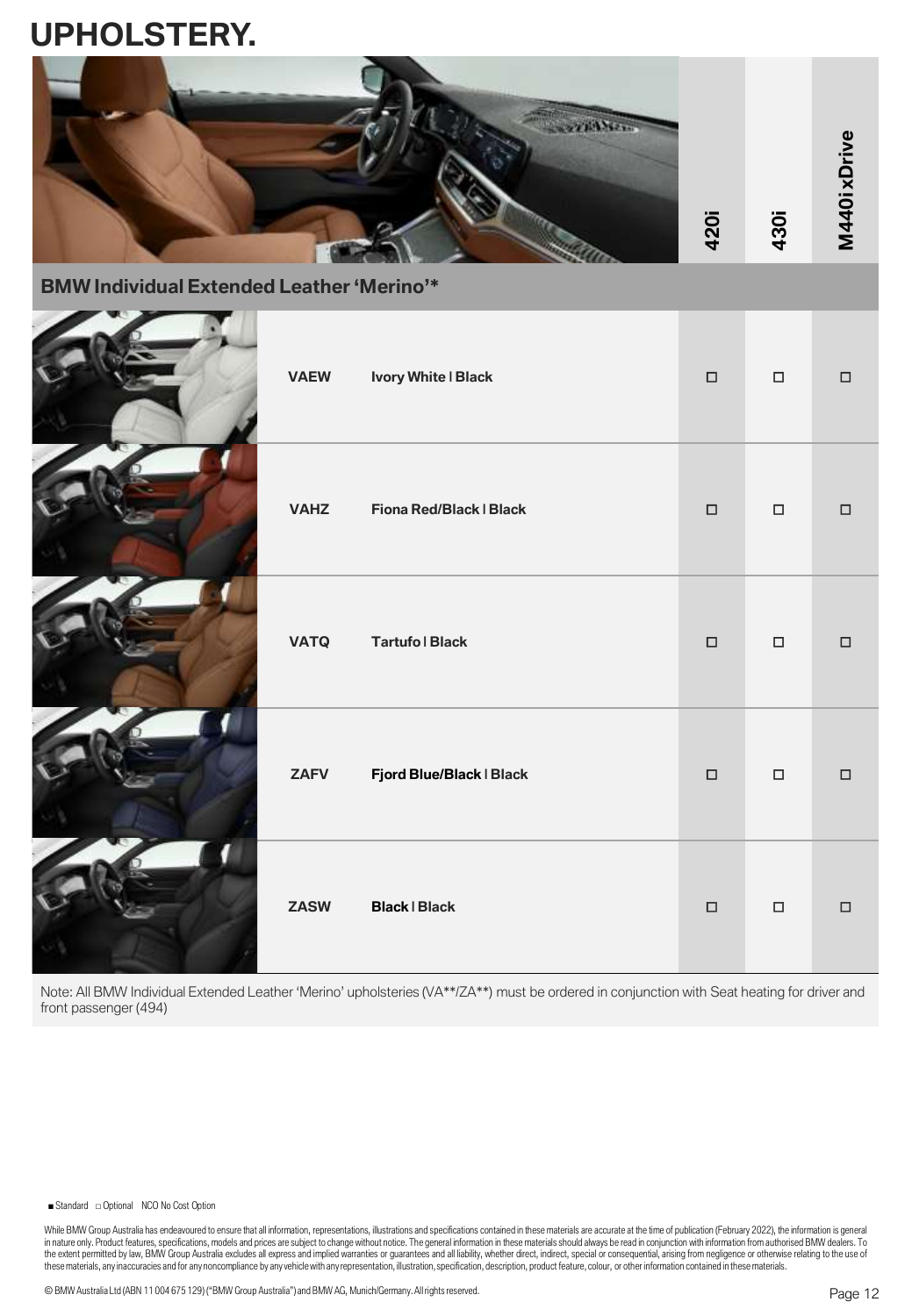

**BMW Individual Full Leather 'Merino'**

| <b>VBEW</b> | Ivory White   Black      | $\Box$ | $\Box$ | $\Box$          |
|-------------|--------------------------|--------|--------|-----------------|
| <b>VBHZ</b> | Fiona Red/Black   Black  | $\Box$ | $\Box$ | $\hfill\square$ |
| <b>VBTQ</b> | <b>Tartufo   Black</b>   | $\Box$ | $\Box$ | $\Box$          |
| <b>ZBFV</b> | Fjord Blue/Black   Black | $\Box$ | $\Box$ | $\Box$          |
| <b>ZBSW</b> | <b>Black   Black</b>     | $\Box$ | $\Box$ | $\Box$          |

Note: All BMW Individual Full Leather 'Merino' upholsteries (VB\*\*/ZB\*\*) must be ordered in conjunction with Seat heating for driver and front passenger (494) and BMW Individual instrument panel finished in leather (4M5)

#### ■ Standard □ Optional NCO No Cost Option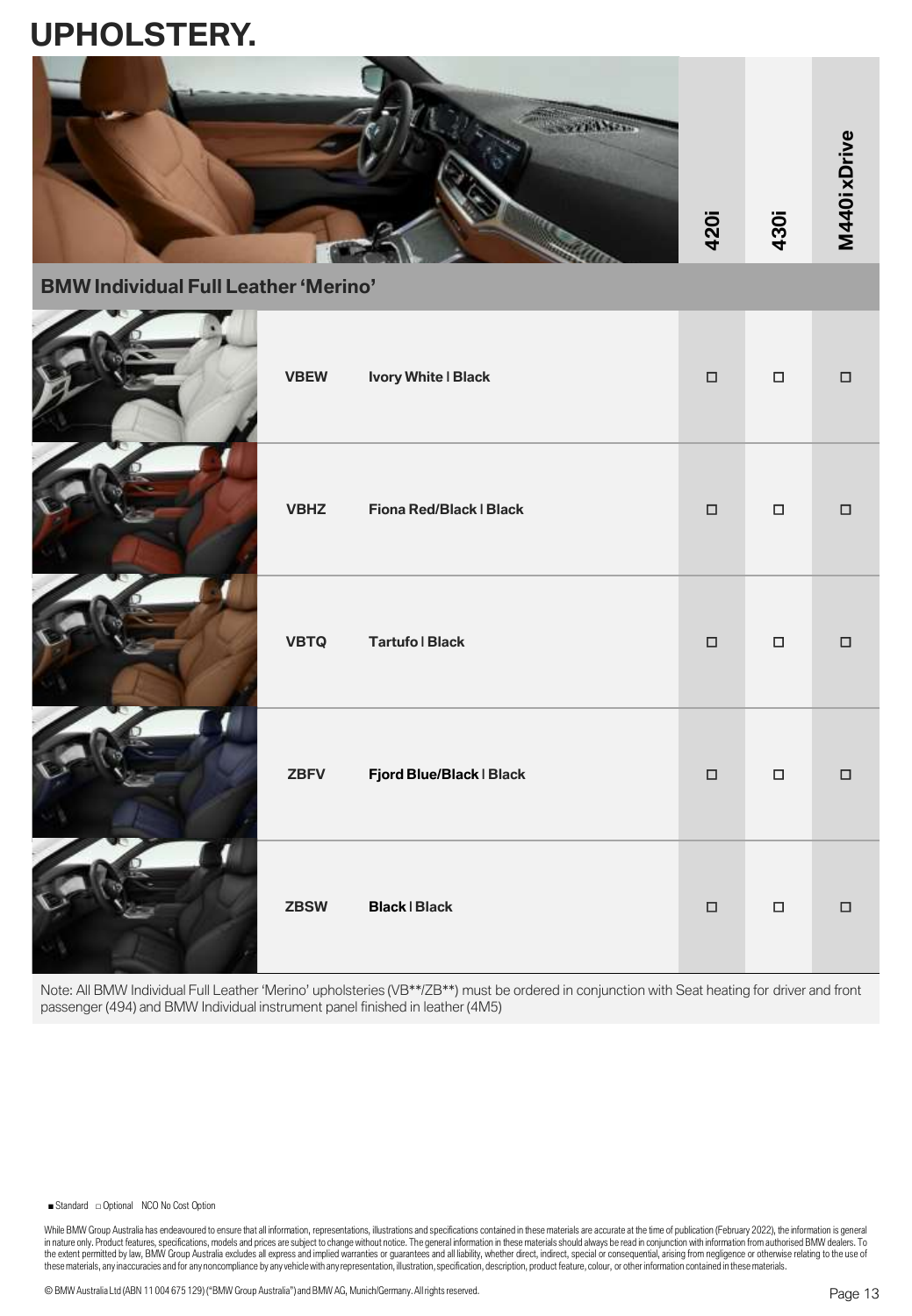# **INTERIOR TRIM.**



### **Interior Trims**

|   | 4KA           | Fine-wood trim oak grain open-pore                  | $\Box$         | $\Box$ | □ |
|---|---------------|-----------------------------------------------------|----------------|--------|---|
|   | 4KC           | Fine-wood trim Ash Grey - brown high-gloss          | $\Box$         | $\Box$ | □ |
|   | 4KK           | M Interior trim finishers Aluminium Tetragon        | $\blacksquare$ | ■      |   |
|   | 4KL           | <b>Interior trim finishers Aluminium Mesheffect</b> | $\Box$         | □      | □ |
|   | 4MC           | <b>M</b> Interior trim finishers Carbon Fibre       | $\Box$         | $\Box$ | □ |
| ы | - I I.a. I.a. |                                                     |                |        |   |

### **BMW Individual Interior Trims**

| 1 | 4ML        | BMW Individual interior trim finishers piano finish Black                              | $\Box$ | □ |  |
|---|------------|----------------------------------------------------------------------------------------|--------|---|--|
|   | <b>XED</b> | <b>BMW Individual interior trim finishers Aluminium fabric high-gloss</b>              | □      | П |  |
|   | <b>XEU</b> | <b>BMW Individual fine-wood trim 'Fineline' Black with silver effect</b><br>open-pored | $\Box$ | □ |  |

■ Standard □ Optional NCO No Cost Option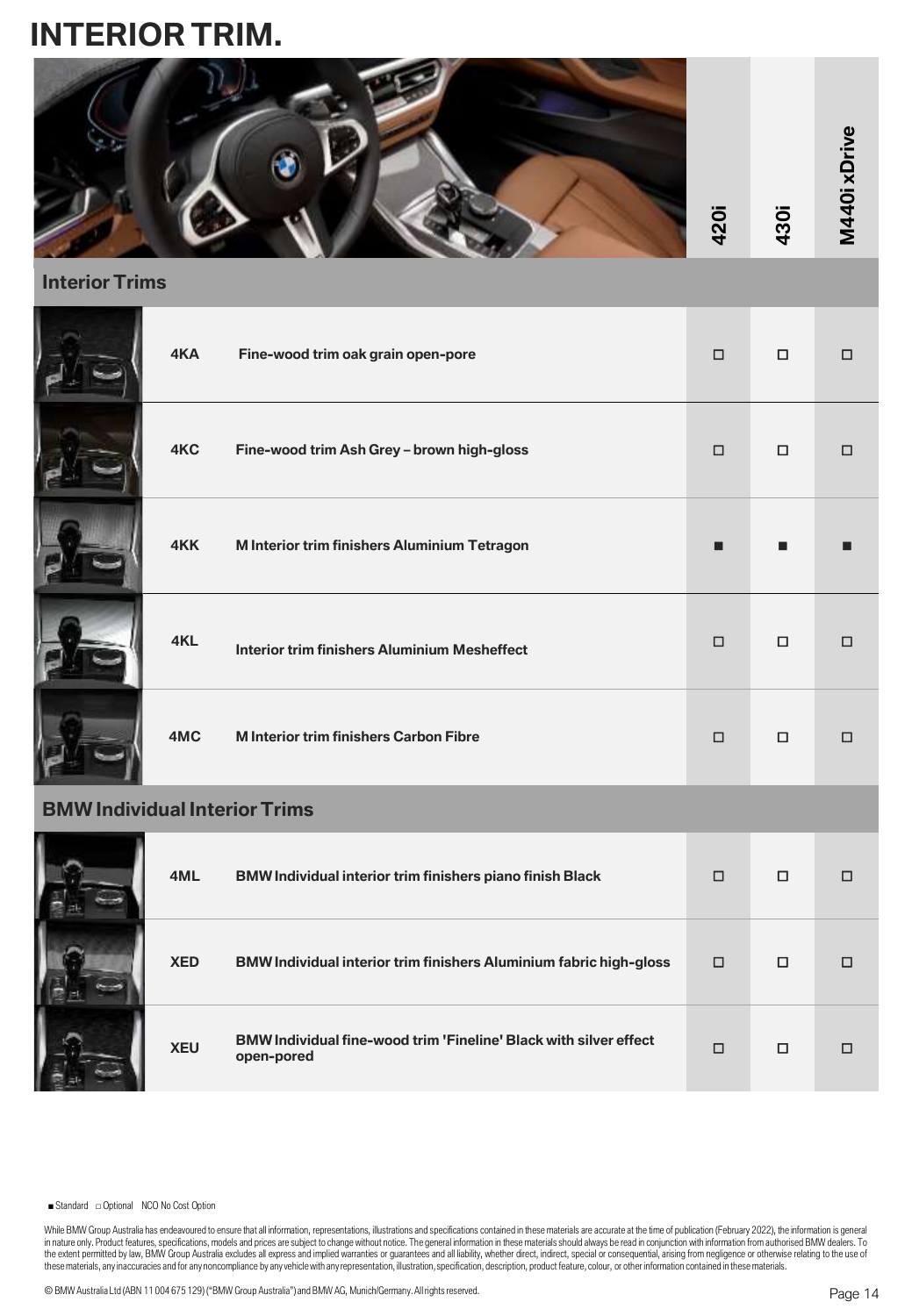# **OPTIONS.**

|      |            | ω<br>o          |
|------|------------|-----------------|
| 420i | <b>30i</b> | <b>M440i xD</b> |

### **Options**

|                 |                                                                                                                                                                                                                                                                                                                                                                                                                                                                                                                                                                                                                                                                                                                                                                                                                                                                                                                                 | 420i | 430i                     | <b>ΣΡ</b>  |
|-----------------|---------------------------------------------------------------------------------------------------------------------------------------------------------------------------------------------------------------------------------------------------------------------------------------------------------------------------------------------------------------------------------------------------------------------------------------------------------------------------------------------------------------------------------------------------------------------------------------------------------------------------------------------------------------------------------------------------------------------------------------------------------------------------------------------------------------------------------------------------------------------------------------------------------------------------------|------|--------------------------|------------|
| <b>Options</b>  |                                                                                                                                                                                                                                                                                                                                                                                                                                                                                                                                                                                                                                                                                                                                                                                                                                                                                                                                 |      |                          |            |
| 248             | <b>Steering wheel heating</b>                                                                                                                                                                                                                                                                                                                                                                                                                                                                                                                                                                                                                                                                                                                                                                                                                                                                                                   | -    | $\overline{\phantom{0}}$ | □          |
| 2VB             | Tyre pressure monitor                                                                                                                                                                                                                                                                                                                                                                                                                                                                                                                                                                                                                                                                                                                                                                                                                                                                                                           | □    |                          |            |
| 3M2             | <b>M Sport Brake, Red with M Logo</b>                                                                                                                                                                                                                                                                                                                                                                                                                                                                                                                                                                                                                                                                                                                                                                                                                                                                                           |      | <b>NCO</b>               | <b>NCO</b> |
| 403             | Glass roof, electrical                                                                                                                                                                                                                                                                                                                                                                                                                                                                                                                                                                                                                                                                                                                                                                                                                                                                                                          | □    | □                        | п          |
| 40C             | <b>M Carbon Roof</b><br>Note: Deletes sunroof                                                                                                                                                                                                                                                                                                                                                                                                                                                                                                                                                                                                                                                                                                                                                                                                                                                                                   |      |                          | □          |
| 4AW             | <b>Instrument Panel in Sensatec</b>                                                                                                                                                                                                                                                                                                                                                                                                                                                                                                                                                                                                                                                                                                                                                                                                                                                                                             | □    | □                        | П          |
| 4FH             | Seat with active seat ventilation<br>Available only with MAH7 or MAMU<br>For 420i and 430i, available only in conjunction with Comfort Package (Z1H)<br>Deletes Sport Seats with backrest adjustment                                                                                                                                                                                                                                                                                                                                                                                                                                                                                                                                                                                                                                                                                                                            | □    | □                        | □          |
|                 |                                                                                                                                                                                                                                                                                                                                                                                                                                                                                                                                                                                                                                                                                                                                                                                                                                                                                                                                 | □    | □                        |            |
| 4M <sub>5</sub> | <b>BMW Individual instrument panel finished in leather</b>                                                                                                                                                                                                                                                                                                                                                                                                                                                                                                                                                                                                                                                                                                                                                                                                                                                                      |      |                          | □          |
| 5AZ             | <b>BMW Laserlight headlights</b>                                                                                                                                                                                                                                                                                                                                                                                                                                                                                                                                                                                                                                                                                                                                                                                                                                                                                                | □    | □                        |            |
|                 | This feature may be temporarily unavailable due to production restrictions.                                                                                                                                                                                                                                                                                                                                                                                                                                                                                                                                                                                                                                                                                                                                                                                                                                                     |      |                          |            |
| 5DN             | <b>Parking Assistant Plus, incl. Parking Assistant with Active Park Distance Control front &amp; rear, Reversing</b><br>Assistant, Surround View, Panorama View, 3D View                                                                                                                                                                                                                                                                                                                                                                                                                                                                                                                                                                                                                                                                                                                                                        | □    | ■                        |            |
| 6DR             | <b>BMW Drive Recorder,</b> allows recording of a video of the vehicle's surroundings and play this video back on<br>the central information display. The video can also be exported via USB to a personal device. Important vehicle<br>information, such as speed and GPS position, are saved in sync with the video.                                                                                                                                                                                                                                                                                                                                                                                                                                                                                                                                                                                                           | □    |                          |            |
|                 | Available only with Parking Assistant Plus (5DN) or Drivers Assistant Package (ZDD)                                                                                                                                                                                                                                                                                                                                                                                                                                                                                                                                                                                                                                                                                                                                                                                                                                             |      |                          |            |
| 711             | M Sport seats for driver and front passenger<br>Available only with MANL or MAPQ<br>For 420i and 430i, only available with Comfort Package (Z1H)                                                                                                                                                                                                                                                                                                                                                                                                                                                                                                                                                                                                                                                                                                                                                                                | □    | □                        | □          |
| <b>71C</b>      | <b>M Carbon Exterior Package,</b> including carbon fibre elements in front bumper, mirror caps, rear spoiler and<br>rear bumper diffuser                                                                                                                                                                                                                                                                                                                                                                                                                                                                                                                                                                                                                                                                                                                                                                                        | □    | □                        | □          |
|                 | Note: Deletes contactless tailgate operation                                                                                                                                                                                                                                                                                                                                                                                                                                                                                                                                                                                                                                                                                                                                                                                                                                                                                    |      |                          |            |
|                 | M High-gloss Shadow Line with extended contents<br>Kidney grille frame and tailpipe finishers in high-gloss black                                                                                                                                                                                                                                                                                                                                                                                                                                                                                                                                                                                                                                                                                                                                                                                                               |      |                          |            |
| <b>7M9</b>      | In addition for M440i xDrive, mirror caps and front air curtain finishers in high-gloss black                                                                                                                                                                                                                                                                                                                                                                                                                                                                                                                                                                                                                                                                                                                                                                                                                                   | □    | □                        | □          |
|                 | Not with BMW Individual Exterior Line Aluminum satinated (3MB)                                                                                                                                                                                                                                                                                                                                                                                                                                                                                                                                                                                                                                                                                                                                                                                                                                                                  |      |                          |            |
|                 |                                                                                                                                                                                                                                                                                                                                                                                                                                                                                                                                                                                                                                                                                                                                                                                                                                                                                                                                 |      |                          |            |
|                 |                                                                                                                                                                                                                                                                                                                                                                                                                                                                                                                                                                                                                                                                                                                                                                                                                                                                                                                                 |      |                          |            |
|                 | While BMW Group Australia has endeavoured to ensure that all information, representations, illustrations and specifications contained in these materials are accurate at the time of publication (February 2022), the informat<br>in nature only. Product features, specifications, models and prices are subject to change without notice. The general information in these materials should always be read in conjunction with information from authorised BMW<br>the extent permitted by law, BMW Group Australia excludes all express and implied warranties or guarantees and all liability, whether direct, indirect, special or consequential, arising from negligence or otherwise relatin<br>these materials, any inaccuracies and for any noncompliance by any vehicle with any representation, illustration, specification, description, product feature, colour, or other information contained in these materials. |      |                          |            |
|                 | © BMW Australia Ltd (ABN 11 004 675 129) ("BMW Group Australia") and BMW AG, Munich/Germany. All rights reserved.                                                                                                                                                                                                                                                                                                                                                                                                                                                                                                                                                                                                                                                                                                                                                                                                               |      |                          | $P300$ 15  |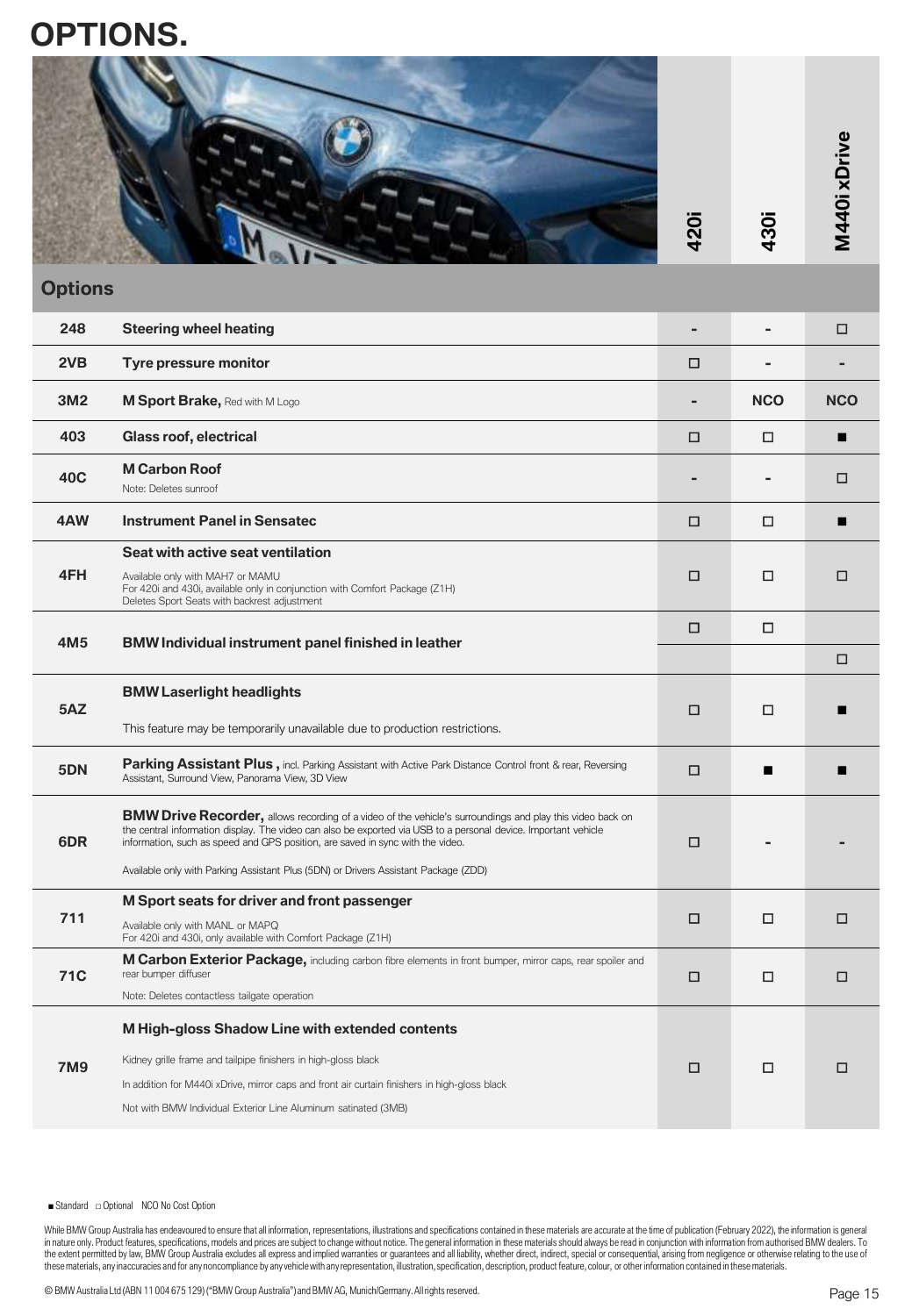# NF. В

When you buy a BMW, you can look forward to superb service and comprehensive customer care, with a network of dealerships Australia-wide ready to assist you at any time.

The intelligent BMW Condition Based Servicing (CBS) system monitors the individual components of your vehicle's service requirements and notifies you in advance when a service is due. In conjunction with BMW Teleservices, your vehicle then sends all relevant servicing dota captured by CBS directly to your preferred BMW dealer.

Using the lotest sophisticated BMW diagnostic tools, you can rest assured that your BMW will receive the highest level of attention from specialist BMW-trained technicians using only Genuine BMW Ports.

### **BMW SERVICE INCLUSIVE PACKAGES.**

Your BMW service experience can also extend to a BMW Service Inclusive package, which covers your scheduled servicing costs for a specified duration or distance (whichever comes first) in a single, once-off advance payment.

#### Choose your level of cover

| SERVICE INCLUSIVE ITEMS                                                                          | <b>BASIC</b> | <b>PLUS</b> |
|--------------------------------------------------------------------------------------------------|--------------|-------------|
| OIL SERVICE<br>Reciew engine oil & oil filter                                                    | ¥            | £.          |
| <b>ENGINE OIL TOP UP</b><br>If required between services                                         | ٠            | ٠           |
| ANNUAL VEHICLE CHECK                                                                             | ×            | ٠           |
| <b>RENEW MICROFILTER</b><br>Replace air conditioning microfilter / activated<br>charroal filter. | ٠            | 16          |
| <b>RENEW AIR FILTER.</b>                                                                         | ,,,<br>٠     | ٠           |
| <b>RENEW FUEL FILTER"</b>                                                                        | ۲            | 粉           |
| <b>RENEW BRAKE FLUID</b>                                                                         |              | ۰           |
| <b>REPLACE SPARK PLUGS"</b>                                                                      | ٠            | ÷.          |
| RENEW FRONT BRAKE PADS & DISCS                                                                   |              | 9           |
| RENEW REAR BRAKE PADS & DISCS                                                                    |              | ٠           |
| <b>RENEW WIPER BLADE RUBBERS</b>                                                                 |              | ٠           |
| RENEW CLUTCH DISCS & PLATES*                                                                     |              | ۰           |

#### Choose your time and distance

| <b>TERMS</b>                                         |  |
|------------------------------------------------------|--|
| 3 YEARS / 60,000km / 100,000km                       |  |
| 4YEARS / 60,000km / 80,000km / 100,000km / 120,000km |  |
| 5 YEARS / 60,000 km / 80,000 km / 100,000 km         |  |
| 6 YEARS / 120.000km                                  |  |

#### BMW Service Inclusive 5 year / 80,000km package pricing

| <b>SERIES</b>         | <b>BASIC</b> | PLUS    |
|-----------------------|--------------|---------|
| <b>BMW1/2 SERIES</b>  | \$1,700      | \$4,460 |
| <b>BMW 3/4 SERIES</b> | \$1,800      | 54,806  |
| <b>BMW 5/6 SERIES</b> | \$2,010      | \$5,928 |
| <b>BMW X1, X2</b>     | \$1,800      | \$5,153 |
| BMWX3, X4             | $-52,010$    | \$5,500 |
| <b>BMW X5, X6</b>     | \$2,320      | \$6,111 |
| BMW X7                | \$2,370      | \$6,560 |
| BMW <sub>Z4</sub>     | \$1,600      | \$4,480 |

With BMW Service Inclusive, you can enjoy every second of driving pleasure knowing that your BMW is always getting the service it deserves. BMW Service Inclusive extensions and upgrades from Bosic to Plus are also available, and all packages are fully transferable to future owners.

#### For more information, speak to your BMW Sales Consultant or Service Advisor or visit bmw.com.au/serviceinclusive today.

EMW Service inclusive Terms & Conditions opply and can be viewed antihe actor wycom authority make the position of the first make on the state of the test of the service in the service of the service in the service of the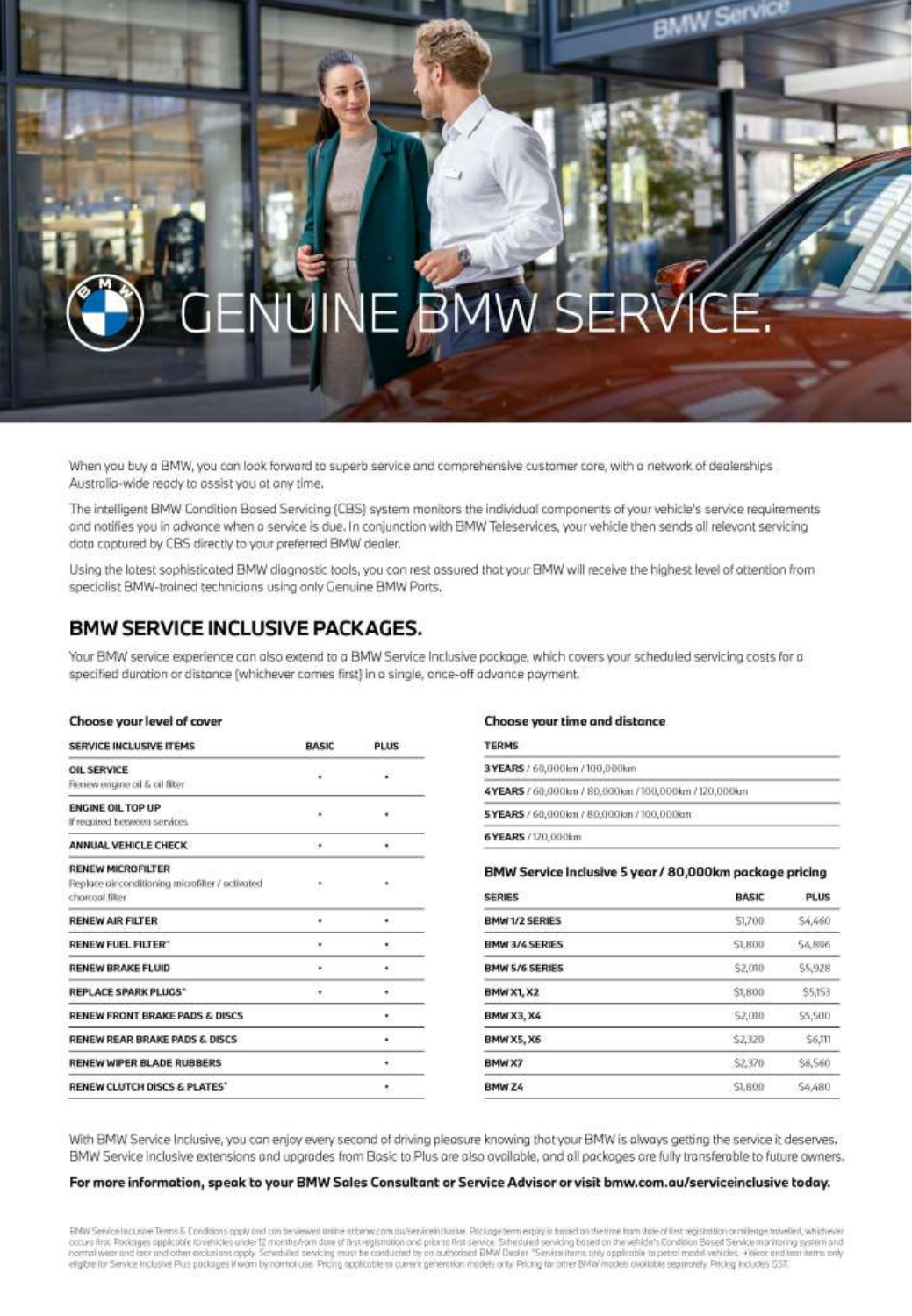

BMW Financial Services puts drivers first. We work with you to understand your needs and develop solutions to get you into your Ultimate Driving Machine sooner. Each BMW dealership has a dedicated Business Manager ready to help make the joy of driving a BMW possible.

### FINANCE AND LEASE

We develop flexible finance solutions with terms between 24 and 60 months and no ongoing account keeping fees". Whether it's for a company vehicle or for your personal use, we have a range of products available to meet your needs.

### INSURANCE

Your insurance requirements can be as unique and individual as your vehicle - that's why BMW Premier Motor Insurance^ was developed with BMW owners in mind; it offers a host of features and benefits including your choice of accredited BMW repairer, Genuine BMW Parts and emergency accommodation costs<sup>^</sup>.

## To learn more about BMW Financial Services speak to your Business Manager or visit BMWfinance.com.au.

\*Finance provided by BMW Australia Finance Limited (ABN 78 007 101 715, Australian Credit Licence 392387). Conditions, lending criteria, fees and charges apply.

^This insurance is issued by Allianz Australia Insurance Limited, AFS Licence No. 234708 ABN 15 000 122 850 (Allianz). In arranging this insurance BMW Australia Finance Limited ABN 78 007 101 715 and authorised dealers act as agents of Allianz and not as your agent. We do not provide advice on this insurance based on any consideration of your objectives, financial situation or needs. Cover subject to policy terms, conditions, limits and exclusions. Before making a decision about this insurance please consider the PDS or the policy document available from this website. If you purchase this insurance we receive a commission from Allianz. Ask us for more information before we provide you with our services. Terms, conditions, limits and exclusions apply, please refer to the Product Disclosure Statement for further details.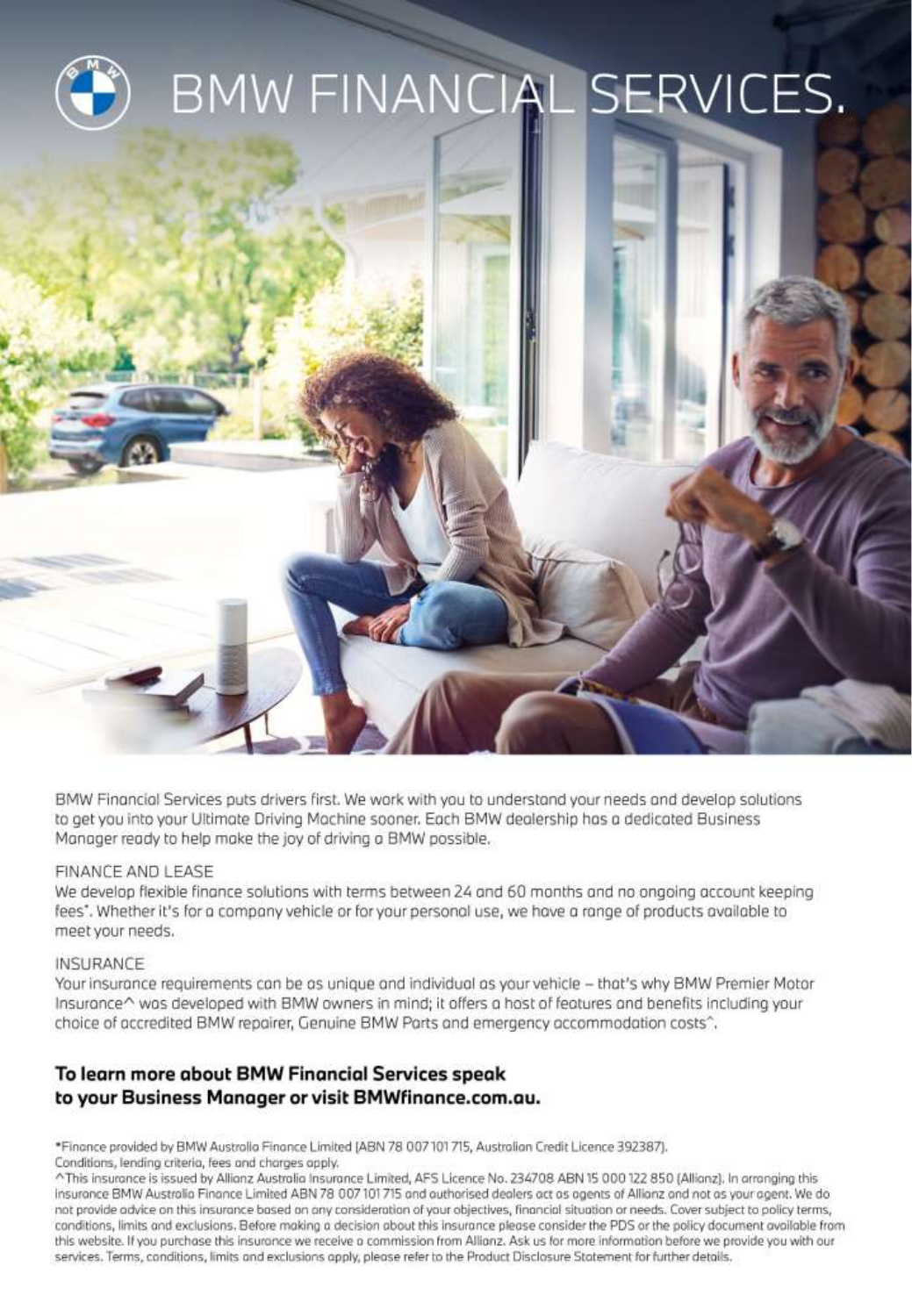

If you've ever wondered why a BMW is the Ultimate Driving Machine, a BMW Driving Experience course is for you,

If you've ever wondered what an Ultimate Driving Machine is capable of, this is the Ultimate test-drive.

BMW Driving Experience was introduced in 1977, the first of its kind initiated by an automotive manufacturer to improve the skills, reactions and awareness of drivers.

Today more than ever, the program offers drivers a positive, exhilarating experience, along with an excellent education and an enthralling opportunity to accelerate their driving abilities. This is all conducted behind the wheel of a dynamic range of Ultimate Driving Machines.

1. BMW COMPACT DRIVING EXPERIENCE

A half day taster of the BMW Driving Experience courses.

#### 2. BMW ADVANCE1 DRIVING EXPERIENCE

An exciting introduction into. performance driving, the one day course simulates unforeseen oversteer & understeer experiences, ideal driving lines and emergency braking.

#### 3. BMW ADVANCE 2 DRIVING EXPERIENCE

After completing our Advance 1 course, drivers can take their skills to another level with this high-performance course designed to test their obility to the fullest.

The aim of the program is to enhance each participant's driving ability by developing attitudes and skills through a structured sequence of courses. Each course takes participants through an increasingly challenging mix of low and high speed driving exercises, that help them respond effectively in emergency situations and become progressively more confident, safe and enthusiastic drivers.

BMW Driving Experience offers a range of courses which are conducted at Australia's leading facilities, including the world renowned Phillip Island Grand Prix Circuit. All BMW Driving Experience courses are supervised by highly-trained instructors.

To find out more about BMW Driving Experience courses and dates, please call 1800 000 269 or visit www.bmwdrivingexperience.com.au